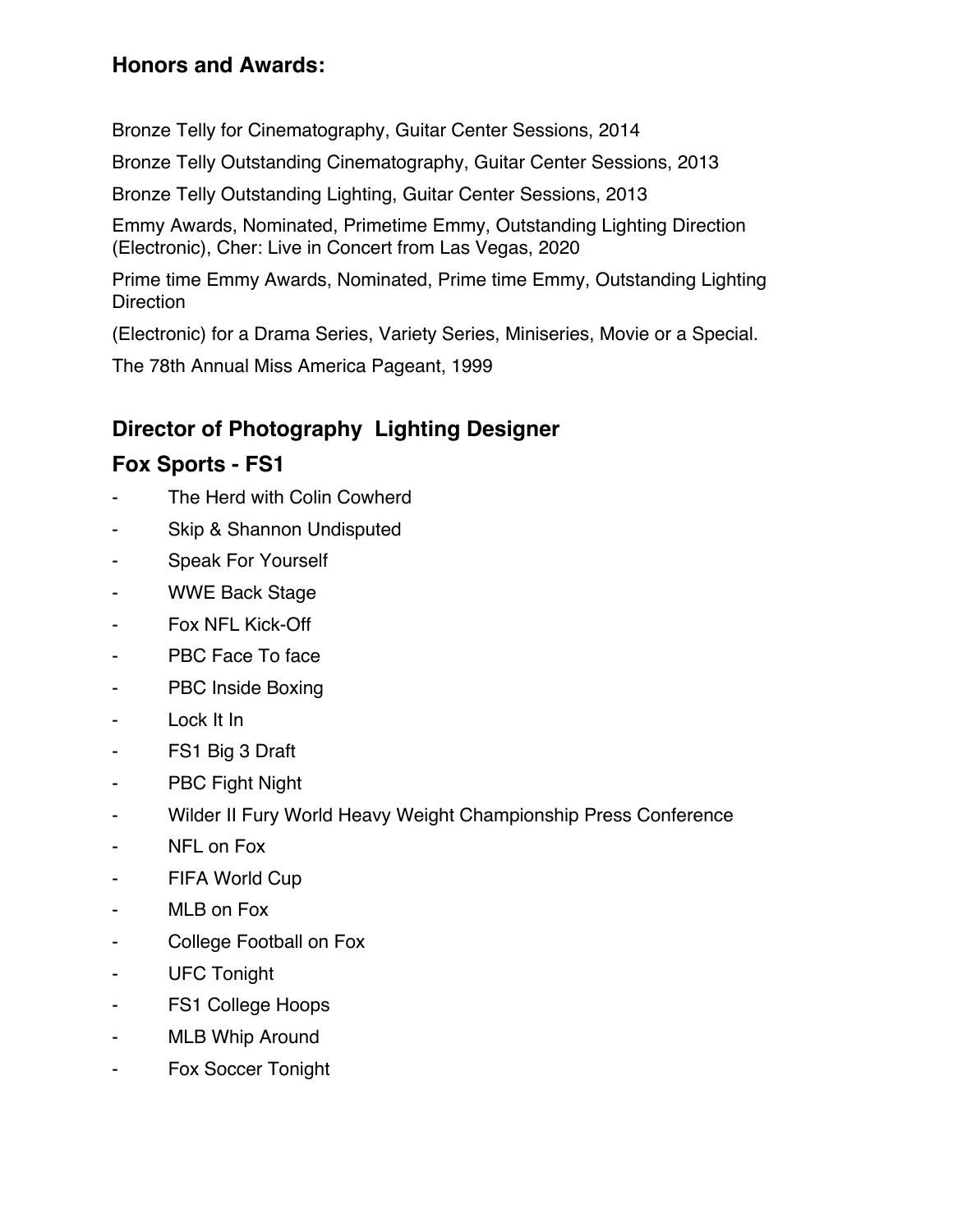Samsung Presents Alabama Shakes Dancing With The Stars Fitness Video A Home For The Holiday's Justin Bieber The Next Episode 103 The Next Episode 108 The Next Episode 109 A Home For The Holiday's Jennifer Hudson & Faith Hill Survivor : One World Live Finale Survivor : Redemption Island Live Finale Survivor : Hero's Vs Villains Live Finale Survivor : Tucantins Live Finale Americas Best Dance Crew Season 2 Americas Best Dance Crew Season 3 Americas Best Dance Crew Season 4 Americas Best Dance Crew Season 5 Americas Best Dance Crew Season 8. The Fray Live In Concert Staind Live In Concert From Mohegan Sun Elle Magazine Women In Hollywood Ciarra Live At The KeyClub Essence Black Women In Hollywood Carousel Of Hope Ram Country Presents Kix Brooks Ram Country Presents Tim McGraw Ram Country Presents Pistol Annies Eva Langoria Foundation Dan Patrick Show CHEECH & CHONG ROASTED Blue Collar Comedy The Next Generation Frank Caliendo: All Over The Place Brain Regan Stand Up Live From The Laugh Factory Tom Arnold Paris By Night 96 Paris By Night 98 Cillo Old School Concert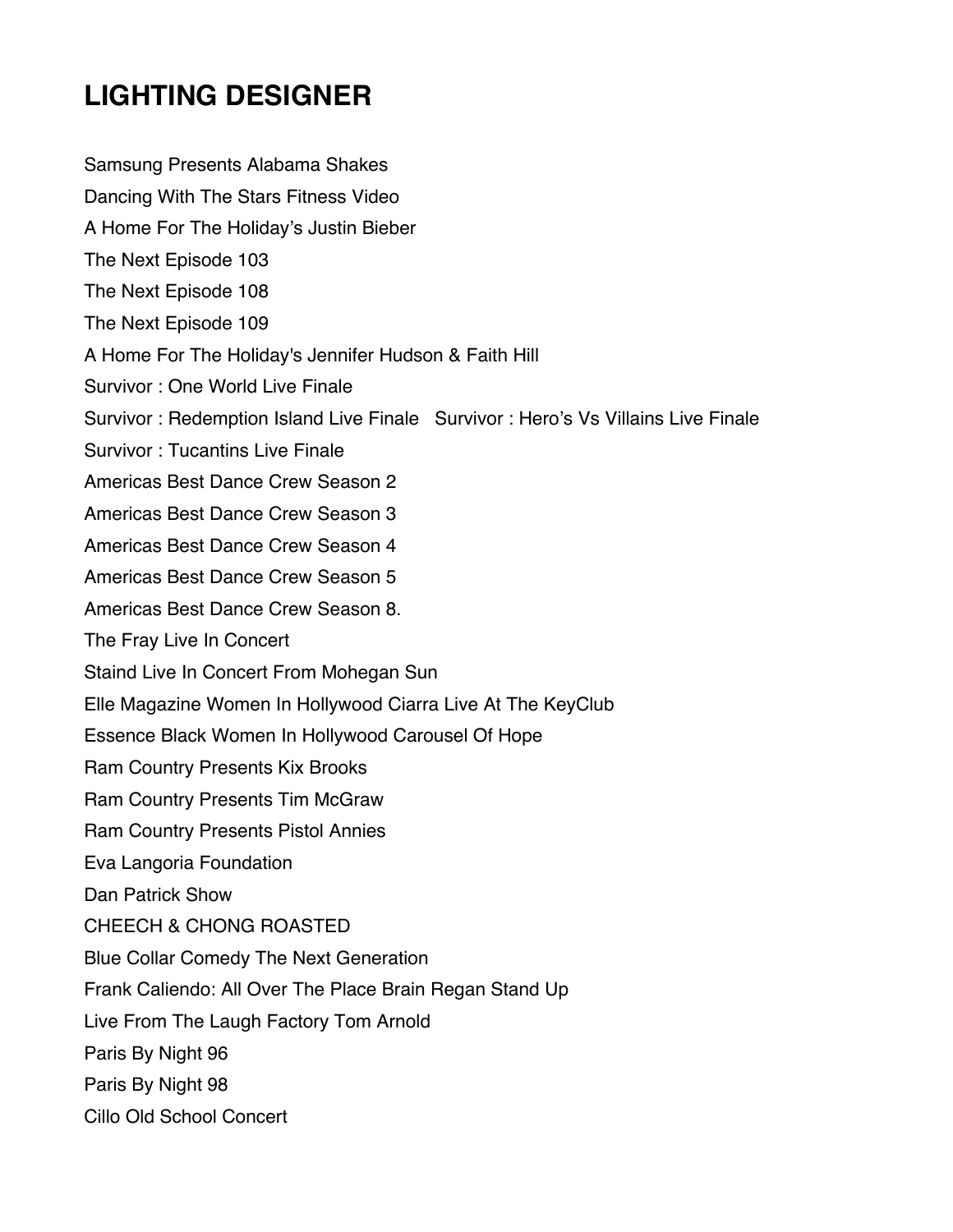The Sing Off Season 1 The Sing Off Season 2 Undeniable with Joe Buck Season 1 Undeniable with Joe Buck Season 2 Undeniable with Joe Buck Season 3 Undeniable with Joe Buck Season 4 Fearless Season 1 Fearless Season 2

Rock & A Hard Place (TV Series)

- Jimmie Van Zandt vs Sisqo
- Quiet Riot All-Stars vs Air Supply
- Jeffery Osborne vs Tony Orlando
- Color Me Badd vs Divas
- Leif Garrett vs Bay City Rollers
- Right Said Fred vs Bananarama
- Flock of Seagulls vs Toto
- CeCe Peniston vs Thelma Houston
- Scrap Metal vs Big City Rock
- Lonestar vs Stars of Track & Field
- Warrant vs the Orchestra
- Tiffany Vs Berlin
- Circus Diablo vs Halifax
- American Idol Contestants vs American Idol Contestants
- The Pointer Sisters vs Sheila E.
- 38 Special vs Eddie Money

Chris Janson Live From Nashville (TV Special)

Guitar Center Session Live: Muse at the Mayan (TV Special)

DIRECTV Concert Series -Lady Antebellum (TV Special)

Jana Kramer: Live from Nashville (TV Special)

Slash with Myles Kennedy and the Conspirators Live from the Roxy (TV Special)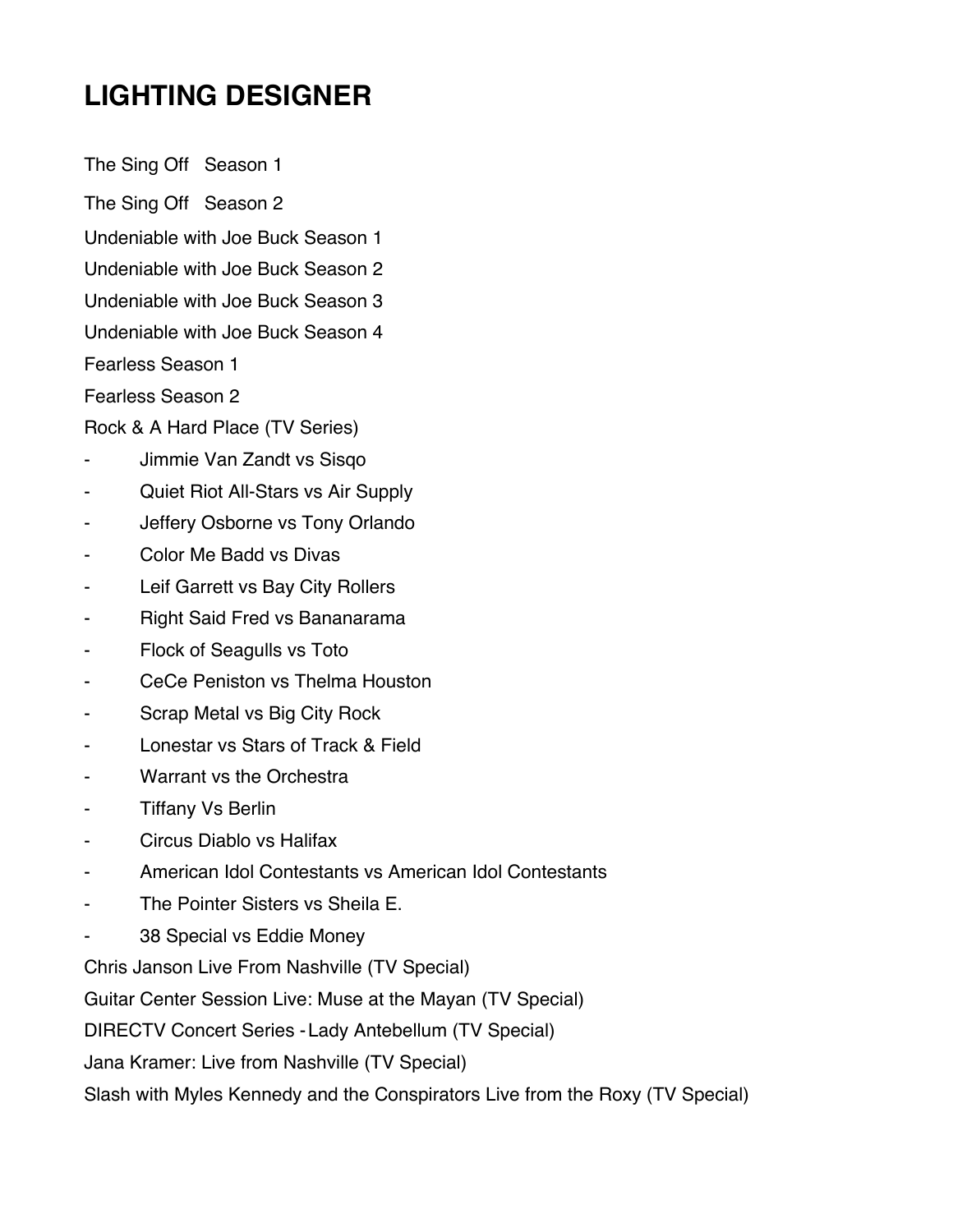#### **SXSW MUSIC FESTIVAL (TV Special)**

-Airborne Toxic Event

- Ben Harper and Relentless7
- Juliette Lewis & The New Romantiques SXSW Live Lenka
- -The Oak Ridge Boys
- -Tinted Windows
- -Pete Townshend & Racheal Fuller
- -The Stooges with Iggy Pop
- -David Byrne
- -Ozomatli
- -Taylor Hicks
- -Amy Whitehouse
- -Buzzcocks
- -Interpol
- -Razorlight
- -Hot Hot Heat
- -The Bravery
- -Booker T
- -Bob Thornton & Box Masters
- -Echo & The Bunnymen
- -Forever The Sickest Kids
- -The Oak Ridge Boys
- -The Proclaimers
- -Shinny Toy Guns
- -Third Eye Blind
- -Tinted Windows
- -Von Bon-dies
- -Katy Perry
- -Dizzee Rascal
- -Live X
- -The Bravery
- -Peter Bjorn & John
- -Lee "Scratch" Perry
- -The Buzzcocks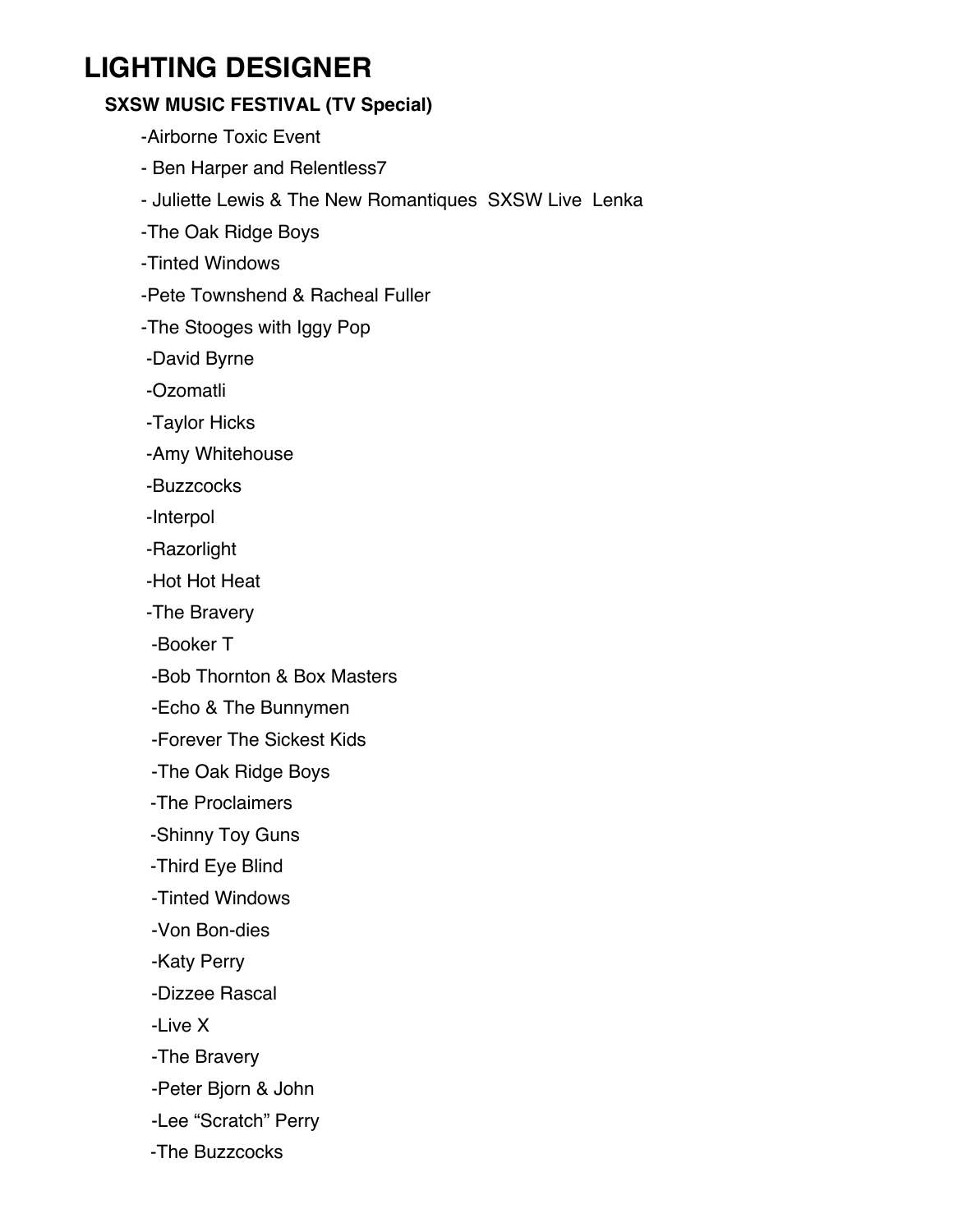Moondance Jam (TV Series)

- Collective Soul
- **Hoobastank**
- **Tonic**
- **Black Stone Cherry**
- Jonny Long
	- Sammy Hagar
- Buckcherry: Part 2
- Buckcherry: Part 1
- REO Speedwagon

#### **DirecTV Presents SXSW Live DIRECTV Concert Series**

- Lady Antebellum (TV Special)
- Neal McCoy (TV Movie)
- Trace Adkins (TV Special)
- Billy Ray Cyrus (TV Movie)
- Phil Vassar (TV Special)
- Big and Rich (TV Special)
- Gretchen Wilson (TV Special)

#### **CD USA (TV Series)**

- **RBD Special**
- Christmas Special: The Dan Band, Aly & Aj
- Army of Anyone/Cherish/Five for Fighting
- Gym Class Heroes/Augustaa/Stefy
- Switchfoot/Cute Is What We Aim For/Gran Bel Fisher
- Five for Fighting/RBD/JoJo/Young Jeezy
- Starsailor/Jibbs/Natasha Bedingfield/Kiev
- Augustana/Brooke Hogan/Xzibit
- Rob Zombie/Kevin Federline/Corinne Bailey Rae
- Jamie Kennedy/Lloyd Banks/Quietdrive
- JoJo/OK Go/Mew/Frankie J
- Monica/Aly & Aj/Blue October/Chingy
- Jamie Cullum/Flyleaf/Sparta/Brian McKnight
- Teddy Geiger/Robin Thicke/Cartel/Yung Joc
- Cary Brothers/Pussycat Dolls/Plain White T's
- Method Man/The Wreckers/Ryan Star/Hinder
- Hellogoodbye/Hootie & the Blowfish/Papa Roach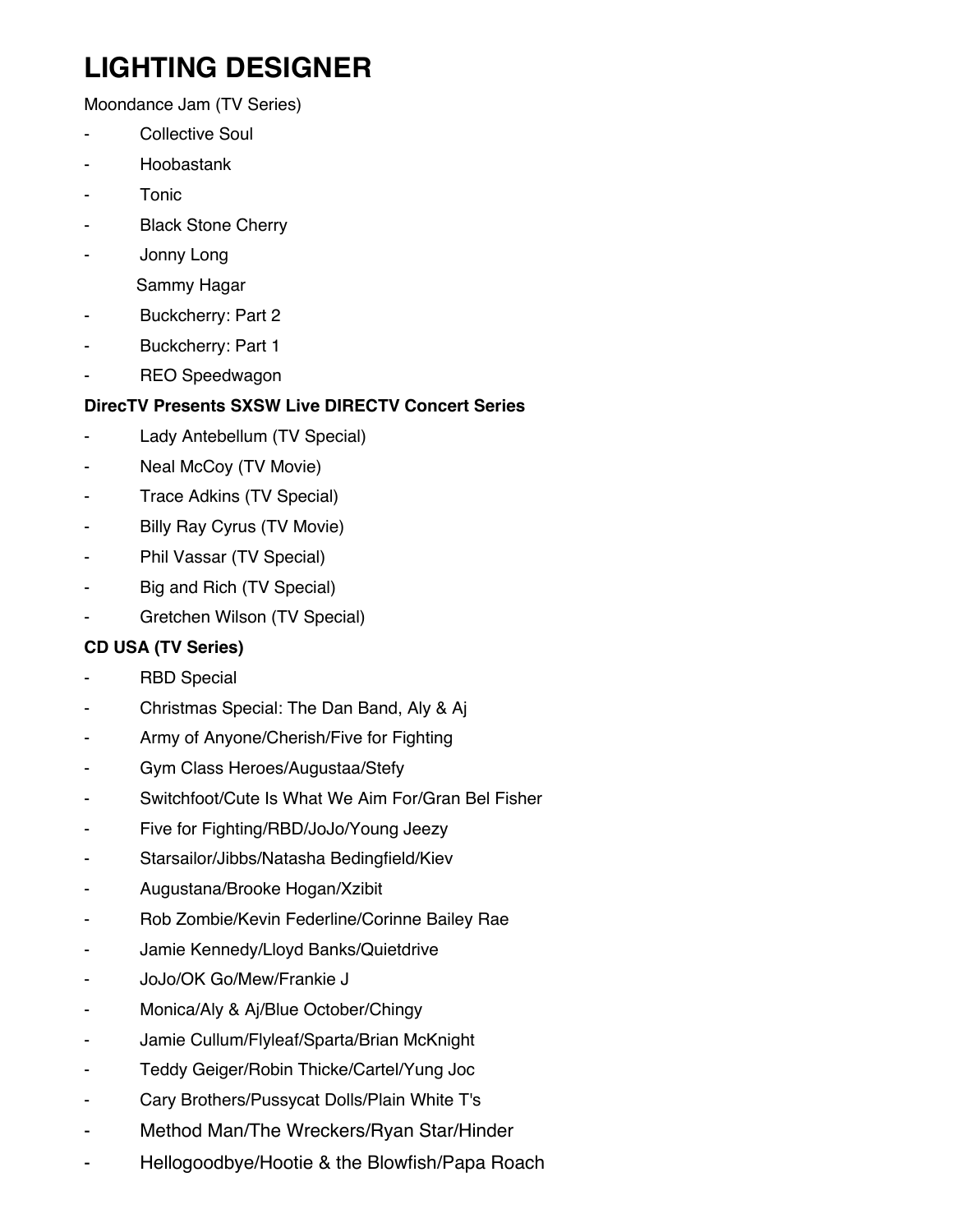### **Super Bowl XLVI**

Dan Patrick Show Super Bowl Special Rich Eisen Show Super Bowl Special

#### **Super Bowl XLVII**

Dan Patrick Show Super Bowl Special Rich Eisen Show Super Bowl Special

#### **Super Bowl XLIX**

Dan Patrick Show Super Bowl Special Rich Eisen Show Super Bowl Special Undeniable with Joe Buck Super Bowl Special

# **Lighting Designer/ Director of Photography Guitar Center Sessions Presents SXSW Live**

-2 Chain Live From Austin -Armstrong Leigh Live From Austin -Aubrie Sellers Live From Austin -lo Rida Live From Austin -LANco Live From Austin -Oh Whitney Live From Austin -Snoop Dog Live From Austin -Soundgarden Live From Austin -The 1975 Live From Austin -Wild Feathers Live From Austin -Phantogram Live From Austin -Damon Albarn Live From Austin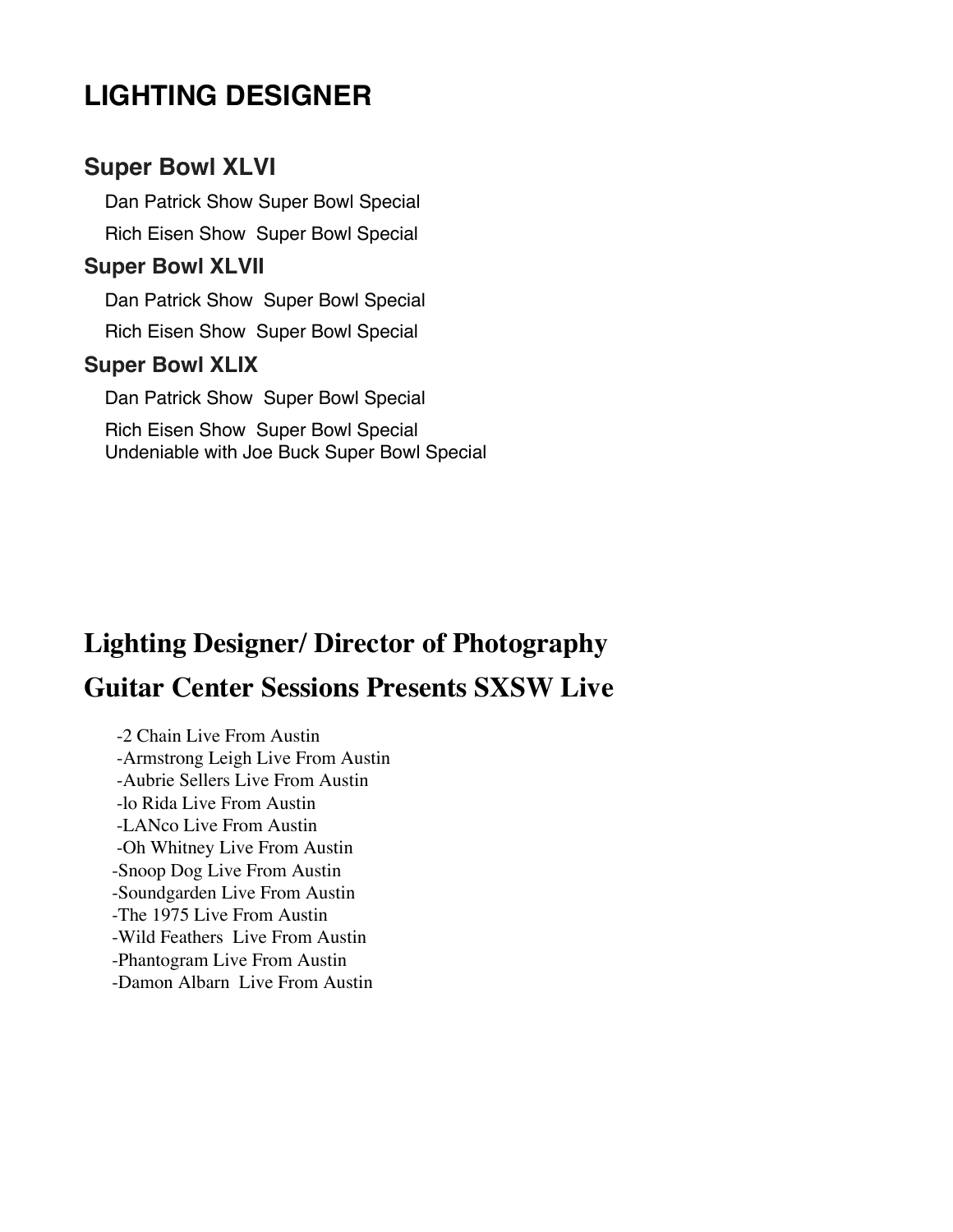#### **Guitar Center Session w/Nic Harcort (TV Series)**

- The Cult
- Joe Bonamassa
- Kenny Wayne Sheppard
- Weezer
- Cake
- Jakob Dylan
- Sum 41
- Peter Frampton
- -. Bad Religion
- Rodrigo Y Gabriela
- Saint Motel
- Social Distortion
- -. Blondie
- Bush
- Grace Potter & The Nocturnals
- New Found Glory
- Tom Morello: The Nightwatchman
- Seether
- Carolina Liar
- Plain White T's
- Slash Featuring Myles Kennedy & Conspirators
- The All American Rejects
- Collie Caillat
- Alanis Morissette
- Megadeath
- Switchfoot
- Sublime with Rome
- Joe Walsh
- Ben Folds Five
- Papa Roach
- Hoobastank
- Jimmy Cliff
- Kinky
- Andy Allo
- Skylar Gray
- Smashing Pumpkins
- Frank Turner
- The Goo Goo Dolls
- One Republic
- Fritz & The Tantrums
- Alkaline Trio
- Talib Kweli
- Asking Alexandria
- All Time Low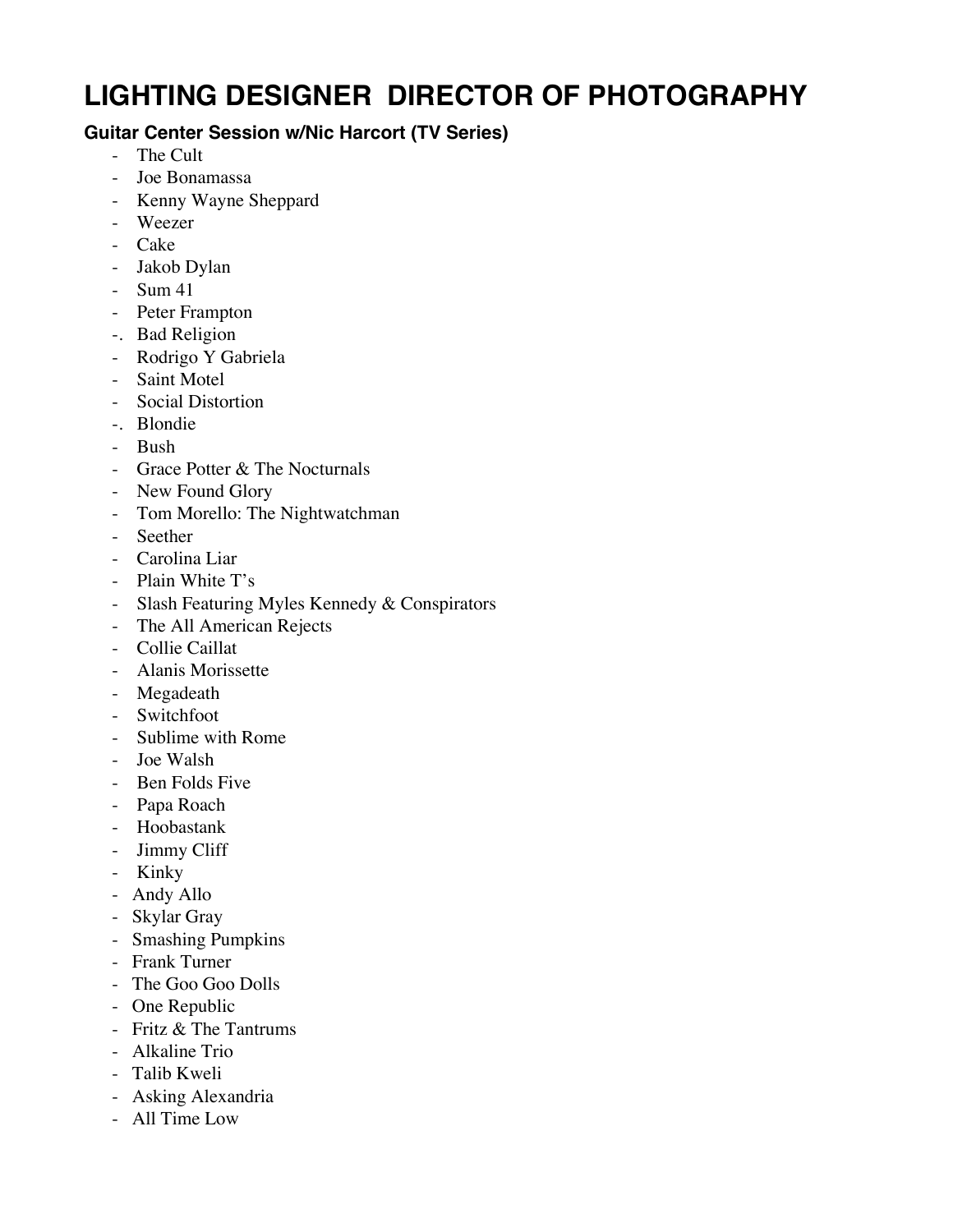**Guitar Center Session w/Nic Harcort (TV Series)**

**Continued**

- TheNew No2
	- Gary Clark Jr.
	- City and Colour
	- Joan Jett and the Blackhearts
	- Gary Allan
	- Atlas Genius
	- Coheed and Cambria
	- Cheap Trick
	- Gaslight Anthem
	- Billy Idol
	- Cold War Kids
	- Linkin Park
	- Wiz Khalifa
	- Ziggy Marley
	- Big & Rich
	- X Ambassadors
	- Neon Trees
	- T.I.
	- Aloe Blacc
	- Brandon Flowers
	- Hanni El Khatib
	- Dwight Yoakam
	- Nick Jonas
	- Best Coast
	- Jason Mraz
	- The Offspring
	- Silversun Pickups
	- James Taylor
	- The White Buffalo
	- Matisyahu
	- Sean Kingston
	- Merle Haggard
	- Chicago
	- Jason Derulo
	- St. Lucia
	- Jason Niemann
	- Meiko
	- Lifehouse
	- Metric
	- Buddy Guy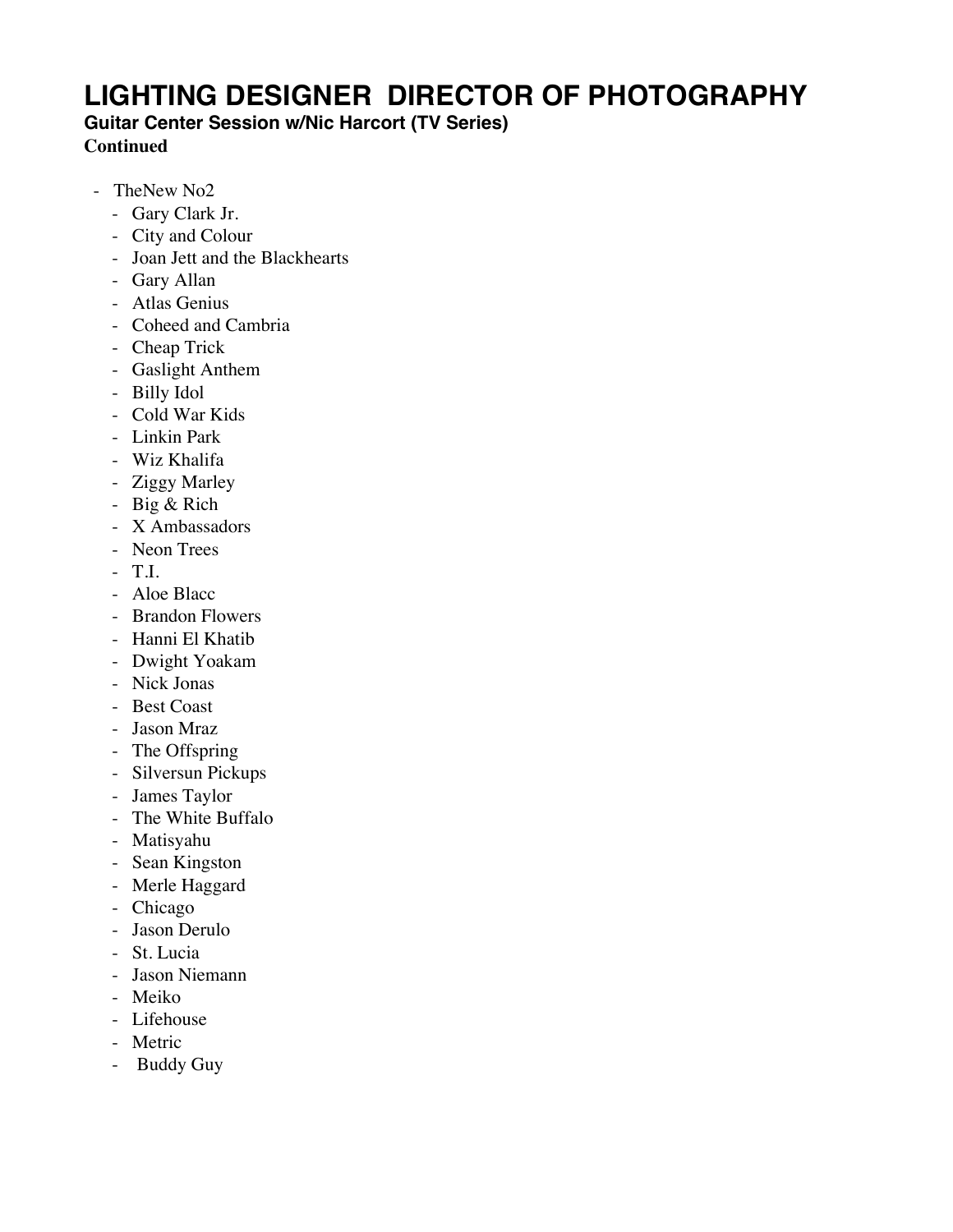#### **Audience Music with KROC's Stryker (TV Series)**

- Butch Walker
- Conrad Sewell
- Cypress Hill
- Daughtry
- Fritz and the Tantrums
- Good Charlotte
- Hank Williams Jr
- High Valley
- Jefferson Starship
- Jr Jr
- Melissa Etheridge
- Pat Benatar & Neil Giraldo
- Martina McBride
- Young The Giant
- Brandy Clark
- Capital Cities
- -. Chris Lane
- Cloves
- Cold War Kids
- Daya
- Frankie Ballard
- JoJo
- Ocean Park Standoff
- Rea Sremmurd
- ReaLynn
- Korn
- The Band Perry
- Tinashe
- Skylar Gray
- Richard Marks
- Cheap Trick
- Dan & Shay
- Isac Elliot
- Andra Day
- Josh Kelly
- Mac Miller
- Profits of Rage
- Racheal Platten
- All Time Low
- Echosmith
- Machine Gun Kelly
- Savage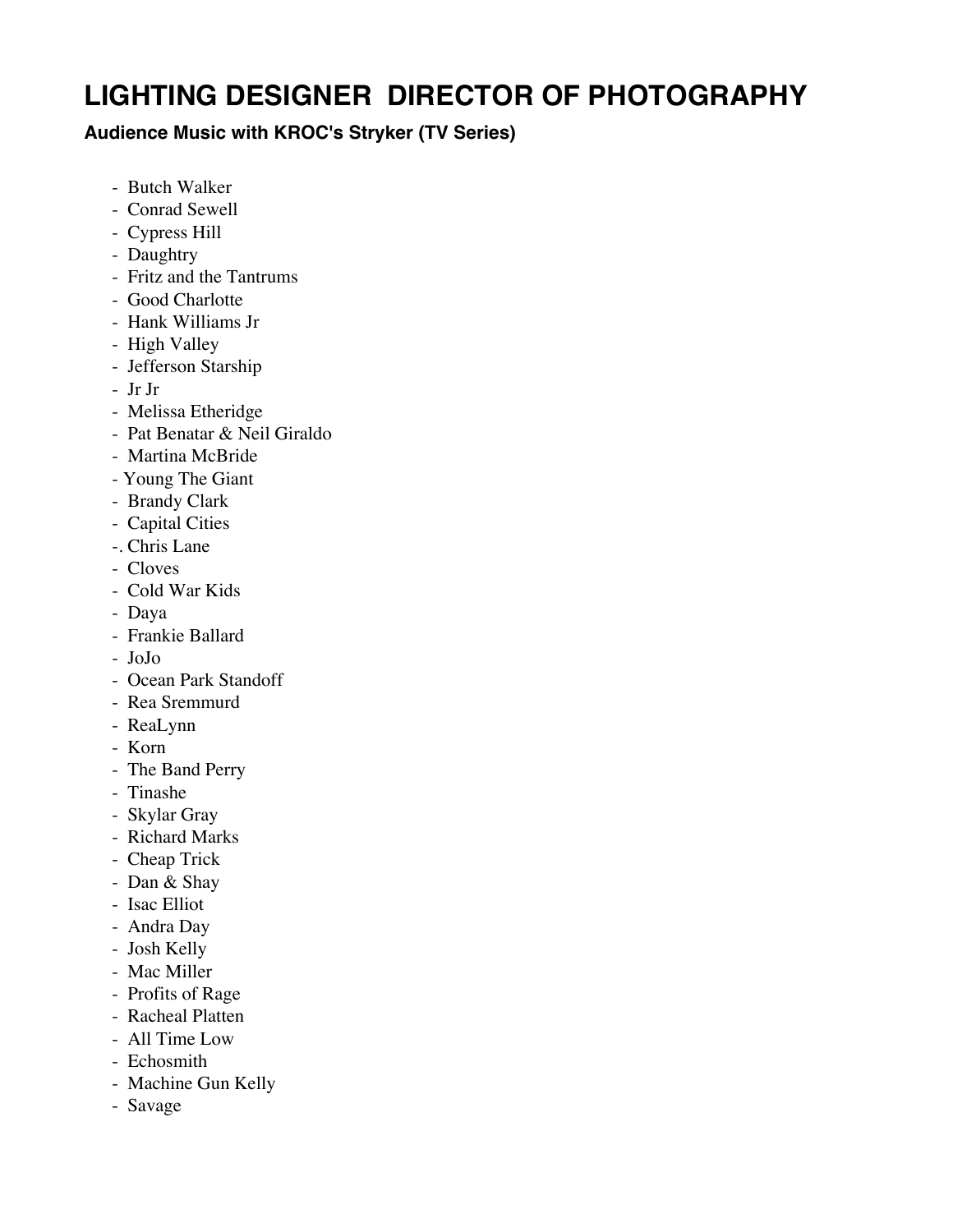**Audience Music with KROC's Stryker (TV Series)**

**Continued**

- Imagine Dragons
	- Awolnation
	- Berlin
	- Blue Oyster Cult
	- Brandy Clark & The Struts
	- Butch Walker
	- Conrad Sewell
	- Cypress Hill
	- Daughtry
	- Fritz and the Tantrums
	- Good Charlotte
	- Hank Williams Jr
	- High Valley
	- Jefferson Starship
	- Jr Jr
	- Melissa Etheridge
	- Pat Benatar & Neil Giraldo
	- Martina McBride
	- Young The Giant
	- Brandy Clark
	- Capital Cities
	- -. Chris Lane
	- Cloves
	- Cold War Kids
	- Daya
	- Frankie Ballard
	- JoJo
	- Ocean Park Standoff
	- Rea Sremmurd
	- ReaLynn
	- Korn
	- The Band Perry
	- Tinashe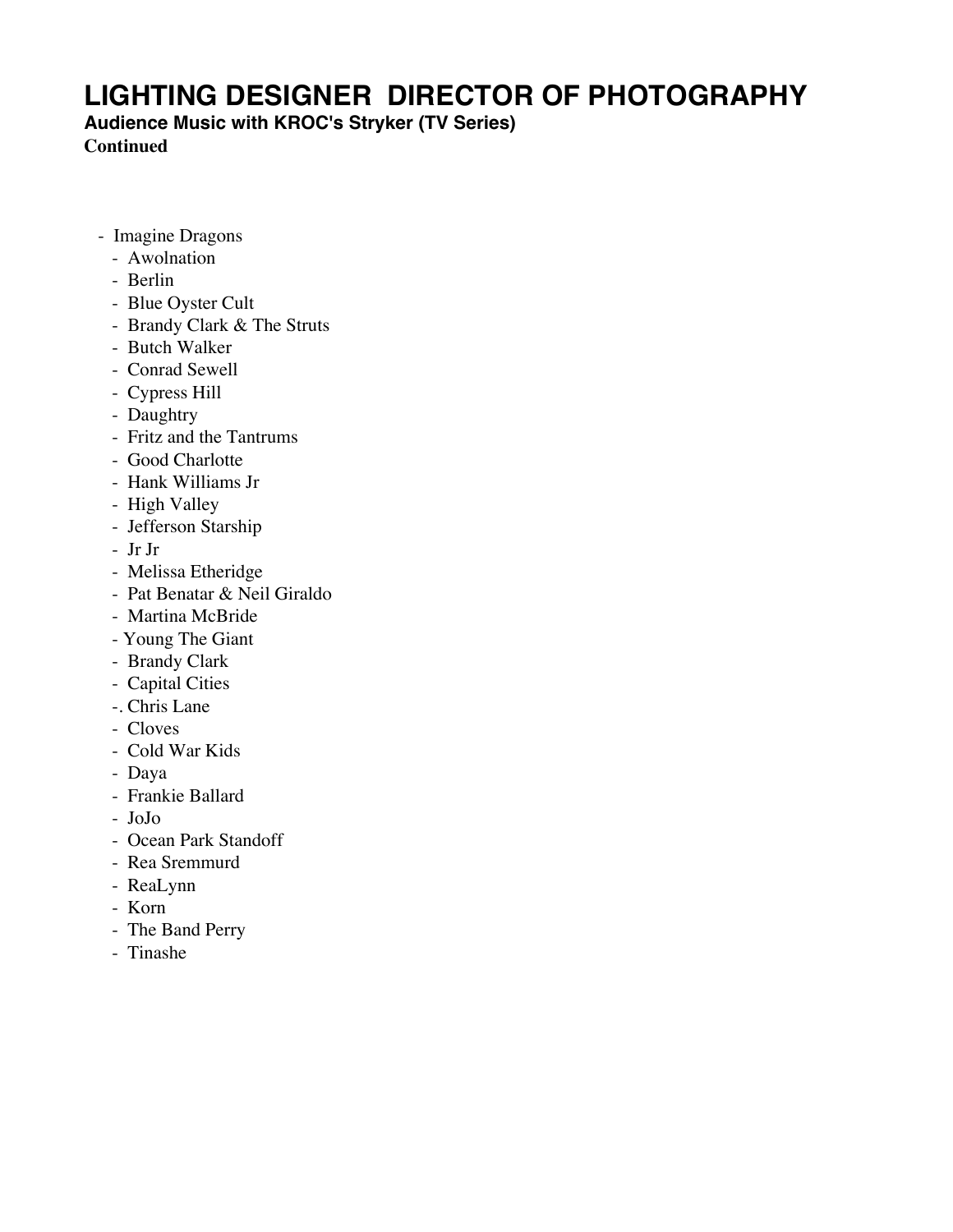### **Lighting Director/Programmer Broadcast**

Micheal Jackson 30th Anniversary Concert Eric Clapton & Friends in Concert A Benefit for Crossroads Center Antiqua Rock Star Supernova Kia Presents Front Row Center HBO D.L Hughley Going Home On The Lot (CBS) American Cinematheque Tribute George Clooney American Cinematheque Tribute Steve Martin American Cinematheque Tribute Al Pacino 20th Annual Soul Train Awards The Genesis Awards Spike TV AutoRox The Contender Live Finale (NBC) Dennis Miller All In (HBO) Caesars Presents Total Rewards Rock Star Supernova (CBS) One Love The Bob Marley All-Star Tribute (TNT The Recording Academy Presents a Grammy Celebration The Next Fame is At Your Doorstop (The CW) Mariah Carey Homecoming (FOX) Motown 45 (ABC) America's Party (FOX) Kid Rock Christmas (VH-1) The Next Best Thing (ABC) Mo Niques Fat Chance (Lifetime) Kodak Presents Kristi Yamaguchi's Salute To Gold Macy's 4th of July Fireworks Spectacular (NBC) 46th L.A. Holiday Celebration (KCET) The Jeselnik Offensive Let's Make a Deal American Gladiators Sports Show with Norm Macdonald The Biggest Looser (ABC)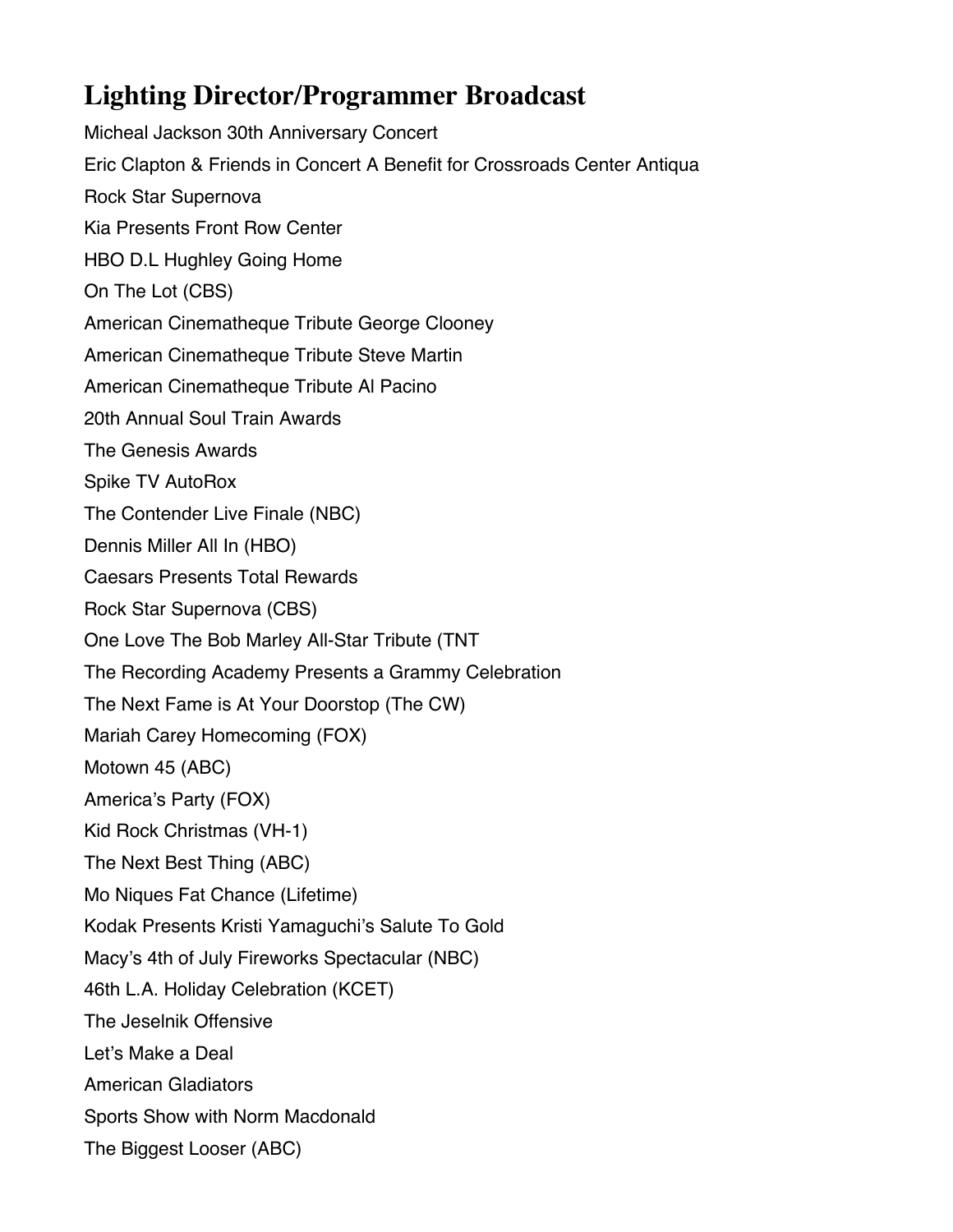### **Lighting Director/Programmer**

Skating with The Stars (ABC) 8th Annual Screen Actors Guild Awards 9th Annual Screen Actors Guild Awards 10th Annual Screen Actors Guild Awards 11th Annual Screen Actors Guild Awards 12th Annual Screen Actors Guild Awards 13th Annual Screen Actors Guild Awards Jon Reep in Concert Woodstock 99 Tracy Ullman Live & Exposed (HBO) The Wade Robson Project (MTV) The Jeff Dunham Show Eddie Murphy One Night Only Eric Clapton & Friends (VH-1) MTV Mash-Ups (MTV) Spike TV Video Games Awards The Source Hip Hop Awards Paulina Rubio (Telemundo) Woman Rock (Lifetime) Cher Live From The MGM (HBO) The Comedy Festival Earth to America (TBS) The Comedy Arts Festival (HBO) Comic Relief The Comedy Festival 2006 (TBS) The Comedy Festival 2007 (TBS) The Comedy Festival 2008 (TBS) Summer Music Mania Are You Smarter Than A Fifth Grader Nick & Jessica's Family Christmas VH-1 Big in 02 Awards (VH-1) VH-1 My Music Awards (VH-1) 1997 Miss America Pageant (ABC)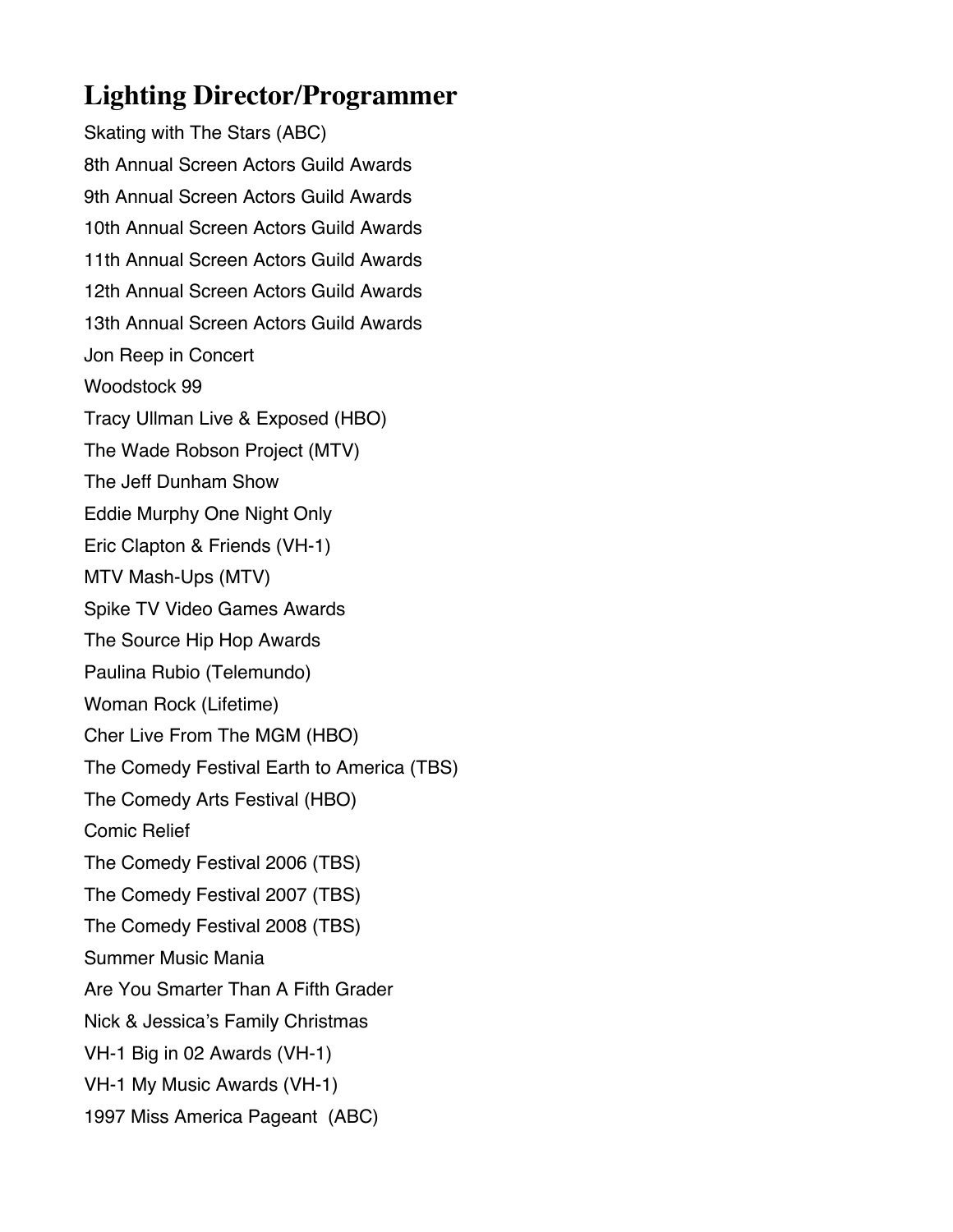### **Lighting Director/Programmer**

Lets Make a Deal 8th Annual A Home For The Holidays (CBS) 10th Annual A Home For The Holidays (CBS) 12th Annual A Home For The Holidays (CBS) 2005 CMT Music Awards (CMT) CMA Music Festival (CMT) CMT Outlaws A Kick Ass CMT Concert (CMT) CMT Crossroads Lionel Richie & Kenny Rogers (CMT) CMT Crossroads Dave Matthews & Emmy Lou Harris (CMT) The People's Choice Awards 2004 (CBS) The People's Choice Awards 2005 (CBS) The People's Choice Awards 2006 (CBS) The Apprentice Season Finale from Hollywood Bowl (NBC) The Apprentice Season Finale (NBC) Kathy Griffin Live From Orpheum Theatre Kathy Griffin Live From Chicago Theatre The Biggest Looser Couples Season 5 (ABC) G-Phoria Award Show for Gamers G-Phoria Award Show Achieve The Glow G-Phoria Awards 1st Annual TV Land Awards (TV LAND) 2nd Annual TV Land Awards (TV LAND) 3rd Annual TV Land Awards (TV LAND) 4th Annual TV Land Awards (TV LAND) 5th Annual TV Land Awards (TV LAND) 8th Annual TV Land Awards (TV LAND) Spike TV Guys Choice Awards (SpikeTV) Super Bowl XXXVI Half Time with U2 (FOX) Jimmy Kimmel Live Jay Z on Hollywood Blvd (ABC) Jimmy Kimmel Live Audio Slave on Hollywood Blvd (ABC) So You Thing You Can Dance Finale 2005 (NBC) American Gladiator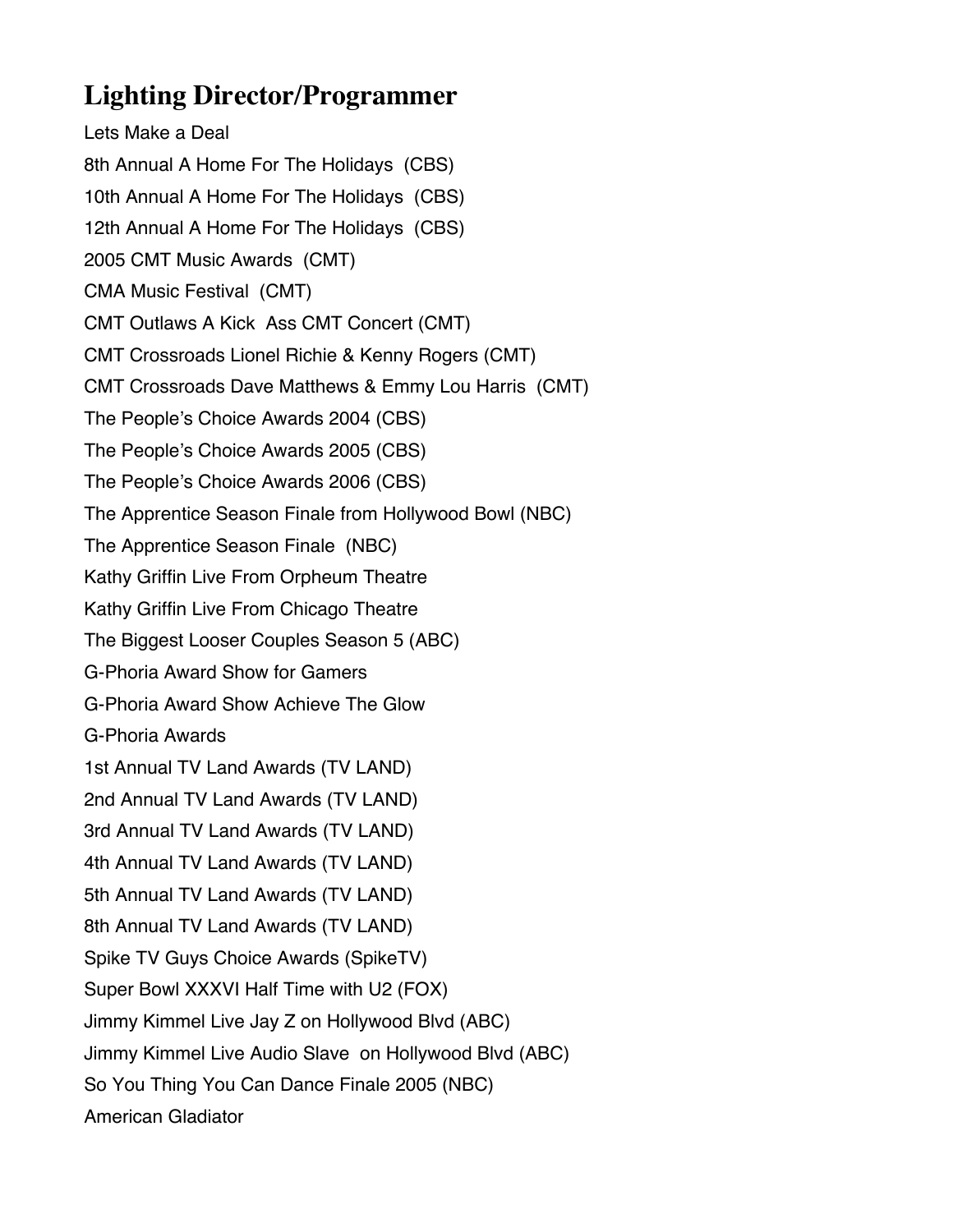### **Lighting Director/Programmer**

Paris By Night Paris By Night Dreams Paris By Night #90 Paris By Night CBC Studio 40 Toronto Paris By Night #83 Paris By Night in Houston Hobby Center MTV 2 Dollar Series Presents Missy Elliott The Virgina Monologues (HBO) 20th Annual Lady of Soul Awards 2nd JammX Kids All Star Dance Special Play For A Billion The Bachelor The Final Rose Live Grand Piano ! A Smithsonian Celebration MTV Unplugged Jon Bon Jovi (MTV) Rita Rudner Live From Las Vegas Steve Harvey One Man Quincy Jones The First 50 Years (ABC) HBO Half Hour Comedy Hour Warren Hutcherson Celebrate The Dream 50 Years of Ebony America's Best Dance Crew Season 1 (MTV) Rita Rudner Live From Las Vegas (TV Special) Jack Black Root of All Evil (TV Series) HBO Half Hour Comedy Hour Showtime At The Apollo 2013 Alma Awards Jeff Dunham Arguing with Myself Are You Smarter Than a Fifth Grader 30 Seconds To Fame A Tribute to Bob Marley